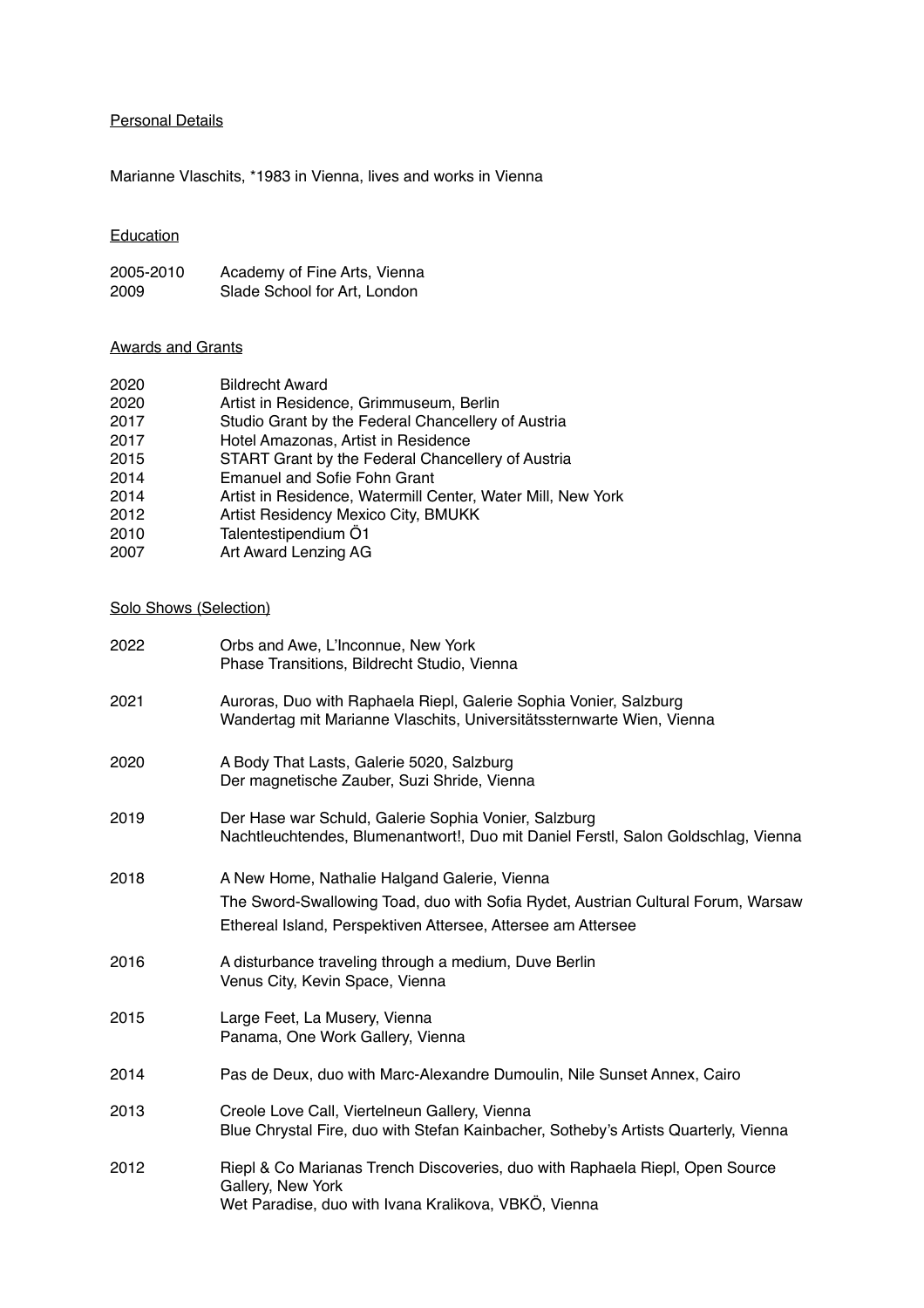|                                | Neue Wiener Blumenmalerei, Kundenzentrum Bank Austria, Vienna                                                                                                                                                                                                                                                |
|--------------------------------|--------------------------------------------------------------------------------------------------------------------------------------------------------------------------------------------------------------------------------------------------------------------------------------------------------------|
| 2011                           | The Art of Orgy, Pratersauna Artspace, Vienna<br>Bowerbirds, duo with Michael Bäckström<br>Cockaigne d'Irt, duo with Thomas van der Jeught, 11 Festival for Fashion and<br>Photography, Samstag Shop, Vienna                                                                                                 |
| 2010                           | Matador Beach, Ve.Sch, Vienna<br>Solo presentation Access and Paradox Artfair with Styx Projects, Paris<br>Sunset Boulevard, Roter Teppich, Praterstrasse 25, Vienna                                                                                                                                         |
| 2008                           | Asshole Island, C 17, Vienna                                                                                                                                                                                                                                                                                 |
| 2007                           | The Space Between, Subterrarium, Vienna                                                                                                                                                                                                                                                                      |
| <b>Group Shows (Selection)</b> |                                                                                                                                                                                                                                                                                                              |
| 2022                           | Wells of Wisdom, MeetFactory, Prague                                                                                                                                                                                                                                                                         |
| 2021                           | Contrology, Kunstraum Riehen, Basel<br>Gates, Eve Leibe Gallery, London                                                                                                                                                                                                                                      |
| 2020                           | Haus, Vienna<br>Cruel Summer Camp, Exile, Vienna<br>A Construction Site of Extraordinary Feelings, The Breeder Gallery, Athens                                                                                                                                                                               |
| 2019                           | Stone Telling, Kunstraum NÖ, Vienna<br>Ballade von ana hoatn Wochen, Zum scharfen Rene, Vienna<br>Neue Malerei, Galerie Sophia Vonier, Salzburg                                                                                                                                                              |
| 2018                           | Fake It Till You Make It, curated by Insitu, MeetFactory, Prague<br>Bar-du-Bois-Kultur, Foundation, Vienna<br>Zu viele Vitamine, Galerie Freihausgasse, Villach<br>Ciao!, STRIZZI, Cologne<br>Give my love to London, MKM Magacin, Belgrad<br>Eva und die Zukunft, Forum Frohner, Krems                      |
| 2017                           | Queer Encounters- Vienna Trans-LA, CalArts, Los Angeles<br>Works on Paper, Büro Weltausstellung, Vienna<br>Verausgabung, Hotel Amazonas, Ritten, Italy<br>Promises of Monsters, Kunstverein Hildesheim, Hildesheim<br>The gesture of the soap, UVE Art Collection, Berlin<br>dick(s)&titz, Kombinage, Vienna |
| 2016                           | Tropical Punch, Nathalie Halgand Galerie, Wien<br>sowohl als auch, in memoriam Gunter Damisch, Akademie der bildenden Künste,<br>Wien                                                                                                                                                                        |
| 2015                           | Welcome to the Jungle, KW Institute for Contemporary Art, Berlin<br>No Vacancy, Galerie Crone, Berlin<br>In der Kubatur des Kabinetts, Fluc, Vienna<br>Private Public Partnership, Lust Gallery, Vienna<br>Sharing Space, Alte Post, Vienna                                                                  |
| 2014                           | Wurst Wust West, Wiener Art Foundation, Vienna<br>When I was young, I never needed anyone, Mauve, Vienna<br>The Unwritten, Highlights in Emerging Painting, Moe, Vienna                                                                                                                                      |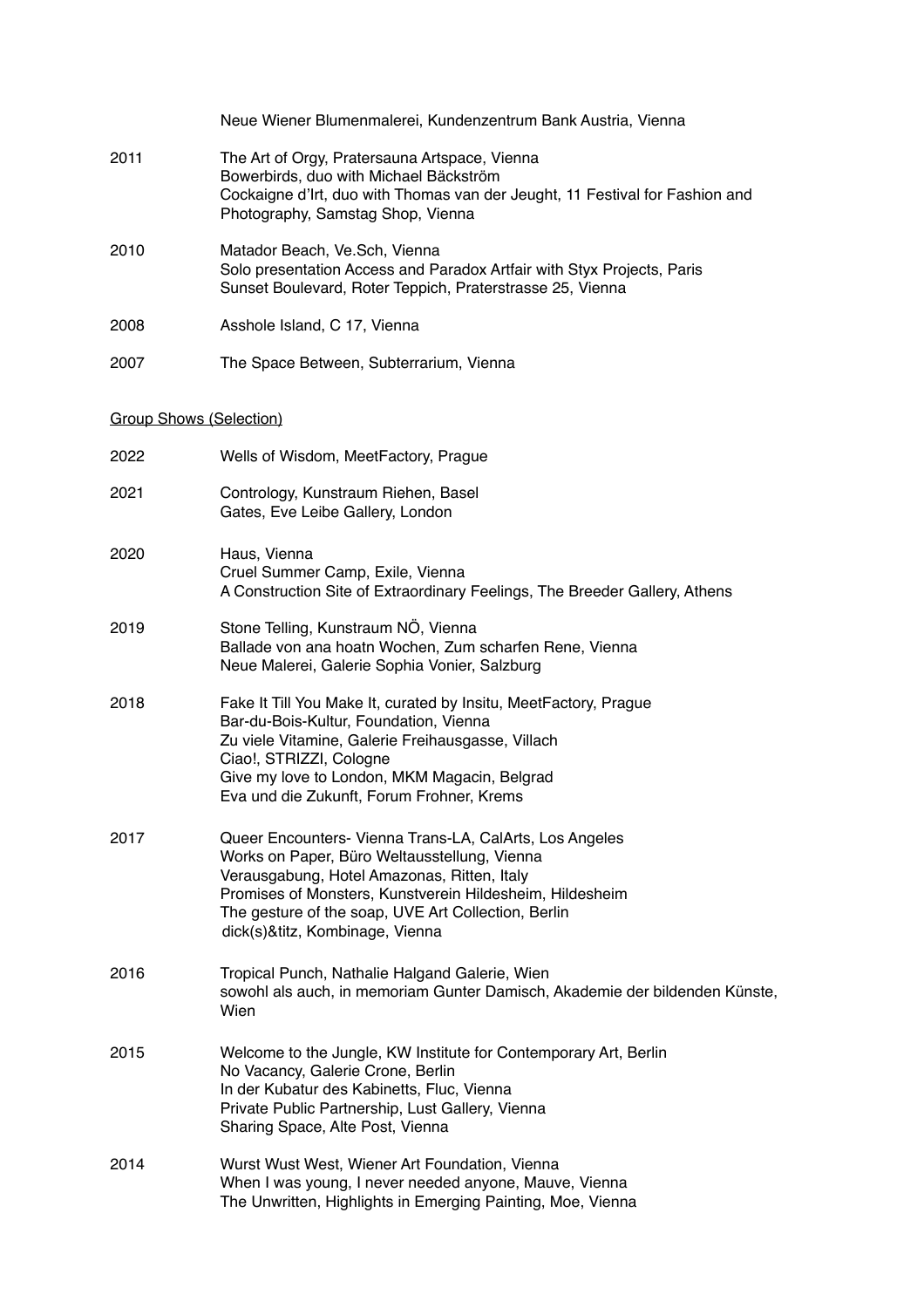|      | Fluxus, Vienna New Contemporary, Vienna<br>Versus, Viertelneun Gallery, Vienna                                                                                                                                                                                                                                                                                                                                                            |
|------|-------------------------------------------------------------------------------------------------------------------------------------------------------------------------------------------------------------------------------------------------------------------------------------------------------------------------------------------------------------------------------------------------------------------------------------------|
| 2013 | Praxis der Liebe, Salzburger Kunstverein, Salzburg<br>Open Art, Summerstage, Vienna<br>Heisse Steine, Nasse Zonen, Schnelle Melonen, VBKÖ, Vienna<br>Parallel, Altes Telegrafenamt, Vienna<br>Principum Privatum, Mo.e, Vienna<br>Portfolio Review Curator's Network, Kunsthalle Exnergasse, Vienna<br>Opening, What the shop, Vienna<br>Some Roads to Nowhere, HilgerBROTKunsthalle, Vienna<br>Ouvertüre, Stadthaus Kitzbühel, Kitzbühel |
| 2012 | Immer Bunter, Galerie im Taxispalais, Innsbruck<br>Twice as True, Global Talks, Stockholm<br>Zur Taufe, Wiener Achse in Grelle Forelle, Vienna<br>NEUN, Viertelneun Gallery, Vienna<br>Die Chic Boutique - Kunst mit Funktion, Die Ausstellungsstrasse, Vienna<br>Artists Merchandising Art, Wonderloch Kellerland Berlin und Los Angeles<br>At the End of the Rainbow, What the Shop, Vienna                                             |
| 2011 | MetaMart, Künstlerhaus, Vienna<br>Awkward Dinner, Tegen 2, Stockholm<br>Before the movies, painting where like movies, M.oe, Vienna<br>Death by Candy, Lust Gallery, Vienna                                                                                                                                                                                                                                                               |
| 2010 | Knock Knock, Styx Projects, London<br>Lebt und Arbeitet in Wien III, Kunsthalle Wien, Vienna<br>Self-Portraits, Galerie Krokus, Bratislava<br>Faunetic, Kroart Contemporary, Vienna<br>ArtMart, Künstlerhaus, Vienna<br>Chessdrawings, Kunsthalle Project Space, Vienna                                                                                                                                                                   |
| 2009 | Wo der Pfeffer wächst, Galerie KroArt, Vienna<br>Welches Leben?, Akademie der bildenden Künste, Vienna<br>Nominee fort he Koschatzky-Award, Mumok, Vienna                                                                                                                                                                                                                                                                                 |
| 2008 | Dear Anus, VBKÖ, Vienna<br>Wer weiß für wen, Galerie am Liegl, Neulengbach<br>New Generation, Galerie Lukas Feichtner, Vienna                                                                                                                                                                                                                                                                                                             |
| 2007 | Menschenbilder, Galerie 422, Gmunden<br>ImZentrumAmRand, Weinstadtmuseum Krems                                                                                                                                                                                                                                                                                                                                                            |
| 2006 | Faktum Flakturm, Arenbergpark, Vienna                                                                                                                                                                                                                                                                                                                                                                                                     |
|      | Performances und Screenings (Selection)                                                                                                                                                                                                                                                                                                                                                                                                   |
| 2019 | Phantom Horizons, Elemental Dynamite #5, Floating Projects, Hong Kong<br>Phantom Horizons, ITFS Stuttgart, Galerie B, Public Library, Stuttgart                                                                                                                                                                                                                                                                                           |
| 2018 | Screening "Dance with me", Hotbed, Seoul                                                                                                                                                                                                                                                                                                                                                                                                  |
| 2017 | Cake Ceremony, performance, KW Institute for Contemporary Art, Berlin<br>Online-Screening "Dance with me" on vdrome.org<br>Screening "Dance with me", Phantom Horizons, Künstlerhaus Bethanien, Berlin                                                                                                                                                                                                                                    |

Screening "Dance with me", Schwarzwaldallee, Basel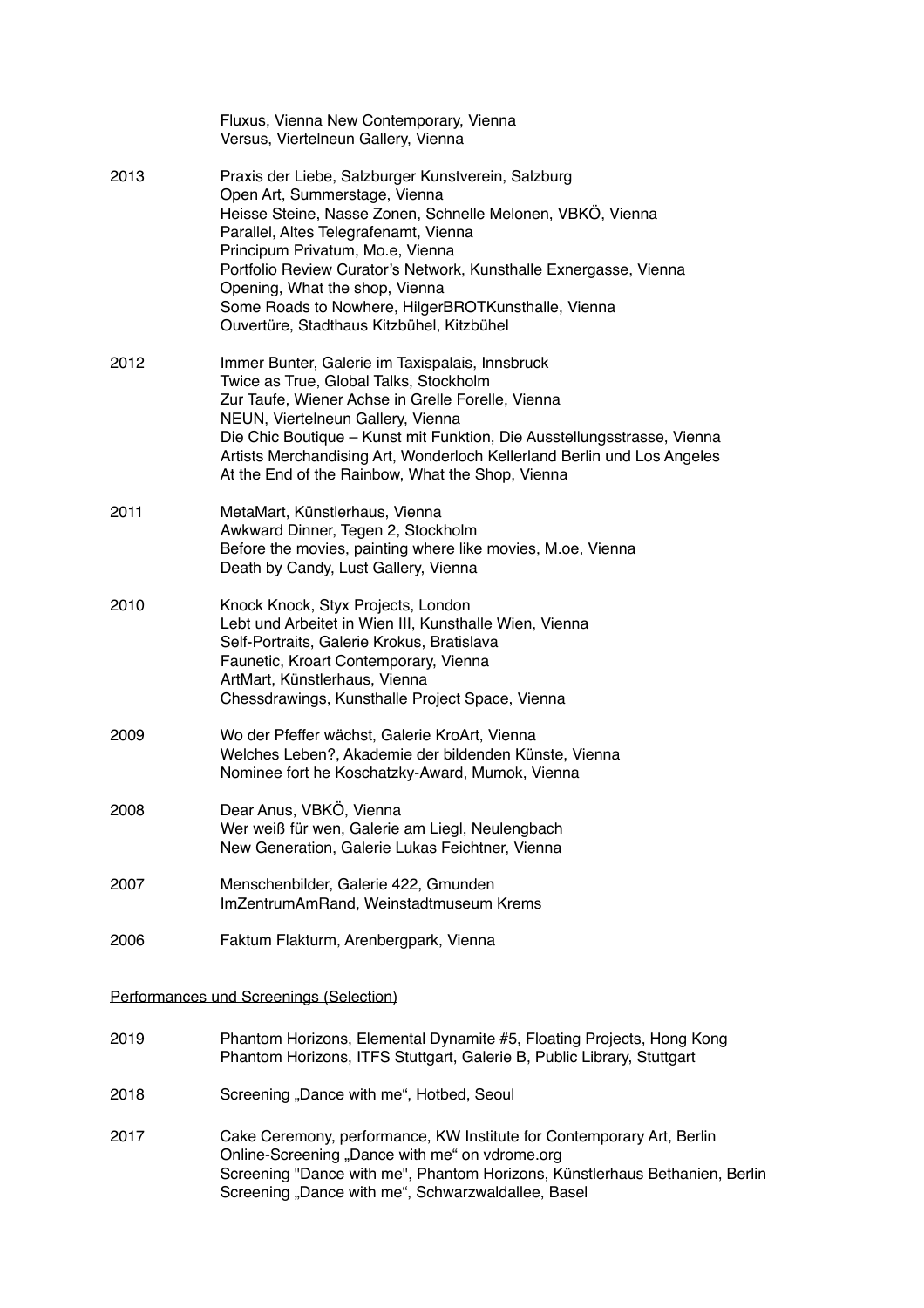|      | Screening "Dance with me", 1. Regionales Hauptfest Berlin, Fachmesse für Kunst,<br><b>Berlin</b>                                                                                                                                                                                    |
|------|-------------------------------------------------------------------------------------------------------------------------------------------------------------------------------------------------------------------------------------------------------------------------------------|
| 2016 | Screening "Dance with me", Wellwellwell, Wien                                                                                                                                                                                                                                       |
| 2015 | Malibu Moonrise, KW Institute for Contemporary Art, Berlin                                                                                                                                                                                                                          |
| 2014 | Metamorphic Garden, with Fanni Futterknecht, Watermill Center, New York                                                                                                                                                                                                             |
| 2012 | The Garden of Lust, with Fanni Futterknecht, Mo.e, Vienna<br>Malibu Sunrise, Galerie im Taxispalais, Innsbruck                                                                                                                                                                      |
| 2011 | Bowerbirds 2, with Michael Bäckström, Styx Projects, Berlin<br>Bowerbirds, with Michael Bäckström, Donaufestival, Krems<br>Sing, my angel of songs!, with Paul Schweinester, Donaufestival, Krems<br>Scandy Mountain, with Michael Bäckström and Remus Repolust, Tegen 2, Stockholm |
| 2010 | Children of LULU, with Michael Bäckström and Remus Repolust, Warehouse, Berlin<br>Abschiedskonzert with Jonny Hawaii, Ve.Sch, Vienna<br>Just some Gigolos, Kunsthalle, Vienna<br>Doppelganger Punch Out, with Henrik Ekesiöö, Vienna                                                |
| 2009 | Sexy Magic, Ve.Sch, Vienna<br>The Joy of Painting, Akademie der bildenden Künste, Vienna                                                                                                                                                                                            |
| 2008 | Sexiness, Brut Konzerthaus, Vienna                                                                                                                                                                                                                                                  |

#### Collections:

| 2021 | Lentos Museum for Contemporary Art, Linz, Austria    |
|------|------------------------------------------------------|
| 2018 | Sammlung Wien Museum, Federal Art Collection Austria |
| 2016 | Kevin Space Collection, Vienna                       |
| 2014 | Nile Sunset Annex Collection, Cairo                  |
| 2014 | Federal Art Collection Austria                       |
| 2013 | Collection of the City of Vienna                     |
| 2007 | Lenikus Collection, Vienna                           |

### Bibliography (Selection)

Artmaze Magazine, winter issue, editorial selection, 2021

Artemisia Blog, [https://artemisia.blog/2019/10/16/es-regnet-porzellan/,](https://artemisia.blog/2019/10/16/es-regnet-porzellan/) 2019

Missy Magazin, 06/19, Sich an die Zukunft erinnern, exhibition review, 2019

Kunstforum International, Band 264, Stone Telling - Vermessung einer Feminotopie, exhibition review, S. 274, 2019

Portal, Interview with Johanna Klinger, published byJohanna Klinger und Amir Saifullin, Harman Von Mir Verlag, Munich, 2019

keen on mag, Tropical Punch, Achieve harmony in bad taste - interview with Sabrina Möller, [http://](http://tropicalpunch.keenonmag.com/mariannevlaschits/) [tropicalpunch.keenonmag.com/mariannevlaschits/,](http://tropicalpunch.keenonmag.com/mariannevlaschits/) 2017

Modern Painters, review for a disturbance traveling through a medium, by Arielle Bier, p. 100. New York,2016

Culture24, Max Volume: Curator Ellen Blumentstein puts rock'roll centre stage at KW Institute Berlin, http://www.culture24.org.uk/art/art539068, Brighton, 2015

Inferno Magazine, Welcome to the Jungle, KW, Berlin, http://inferno-magazine.com/2015/10/12/ welcome-to-the-jungle-kw-berlin/, Avignon, 2015

Sleek Magazine, Welcome to the Jungle – A Rewarding Experience, http://www.sleek-mag.com/ showroom/2015/09/welcome-to-the-jungle-at-kw-a-rewarding-experience/, Berlin, 2015